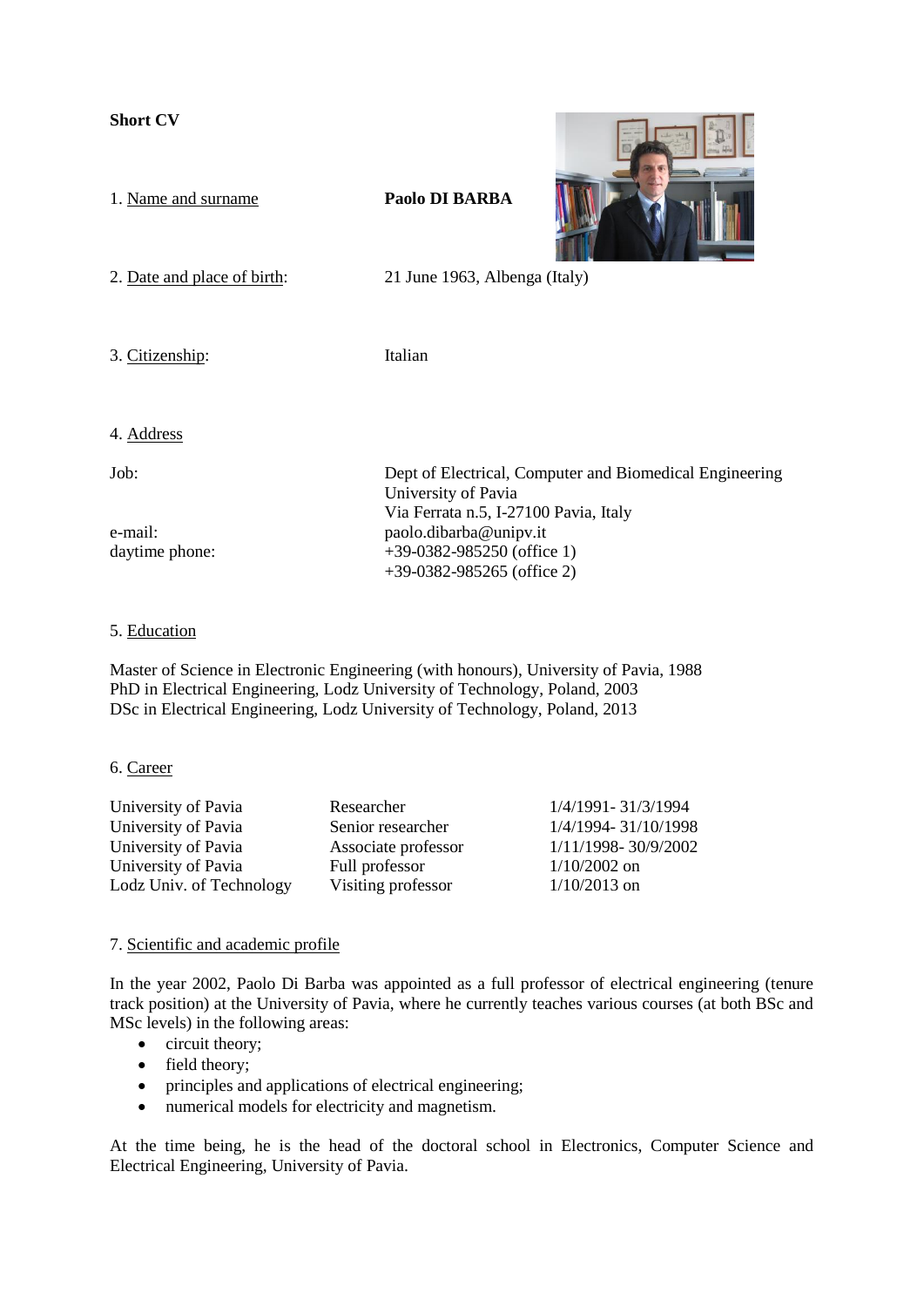He is a member of the steering committee of the Research Centre for the History of Electrical Technology, University of Pavia.

He is responsible of the Electromagnetic Device CAD Laboratory at the Department of Electrical, Computer and Biomedical Engineering, University of Pavia, where he currently leads a group of young scientists active in the area of computational electromagnetics.

His scientific interests are focused on the analysis and synthesis of electric and magnetic fields, with special emphasis on evolutionary algorithms for inverse problems and optimisation. Main applications include computer-aided design of electromagnetic and electromechanical devices.

In this area, he has been one of the pioneering researchers who contributed to transfer the theory of Pareto optimality from classical microeconomics to computational electromagnetics.

More recently, he has been involved in the study of coupled-field inverse problems, characterized by magnetic and thermal domains: it is a multidisciplinary subject of research, rapidly growing e.g. in the area of clinical hyperthermia for oncological therapies.

As far as publications are concerned, he is author or co-author of more than 150 papers, presented to international conferences or published in international journals.

In particular, he is the author of the monograph entitled "Multiobjective Shape Design in Electricity and Magnetism" (Springer, 2010) and a co-author of the textbook entitled "Field Models in Electricity and Magnetism" (Springer, 2008).

He is an associate editor of the IEEE Transactions on Magnetics – Conferences.

He has been guest editor of special issues of international journals, and also invited speaker of international conferences.

He is a member of the steering committee of international symposia in the area of computational electromagnetism, in particular:

- Intl Symposium on Electromagnetic Fields in Electrical Engineering (ISEF),
- Workshop on Optimization and Inverse Problems in Electromagnetism (OIPE).

He is a member of the editorial board of COMPUMAG (Conference on the Computation of Electromagnetic Fields), a major international forum of the electromagnetic community.

He regularly acts as a reviewer for various international journals, like e.g.:

- *International Journal of Applied Electromagnetics and Mechanics - IJAEM*;
- *International Journal for Computation and Mathematics in Electrical and Electronic Engineering - COMPEL*;
- *IEEE Transactions on Magnetics.*

He contributes to research projects in cooperation with various international institutions, in particular:

- Institute of Mechatronics and Information Systems, Lodz University of Technology;
- Faculty of Electrical Engineering at the West Pomeranian University of Technology in Szczecin;
- Ecole Centrale de Lille, Lab. d'Electrotechnique et d'Electronique de Puissance ;
- Dipartimento di Ingegneria Industriale, Università degli Studi di Padova.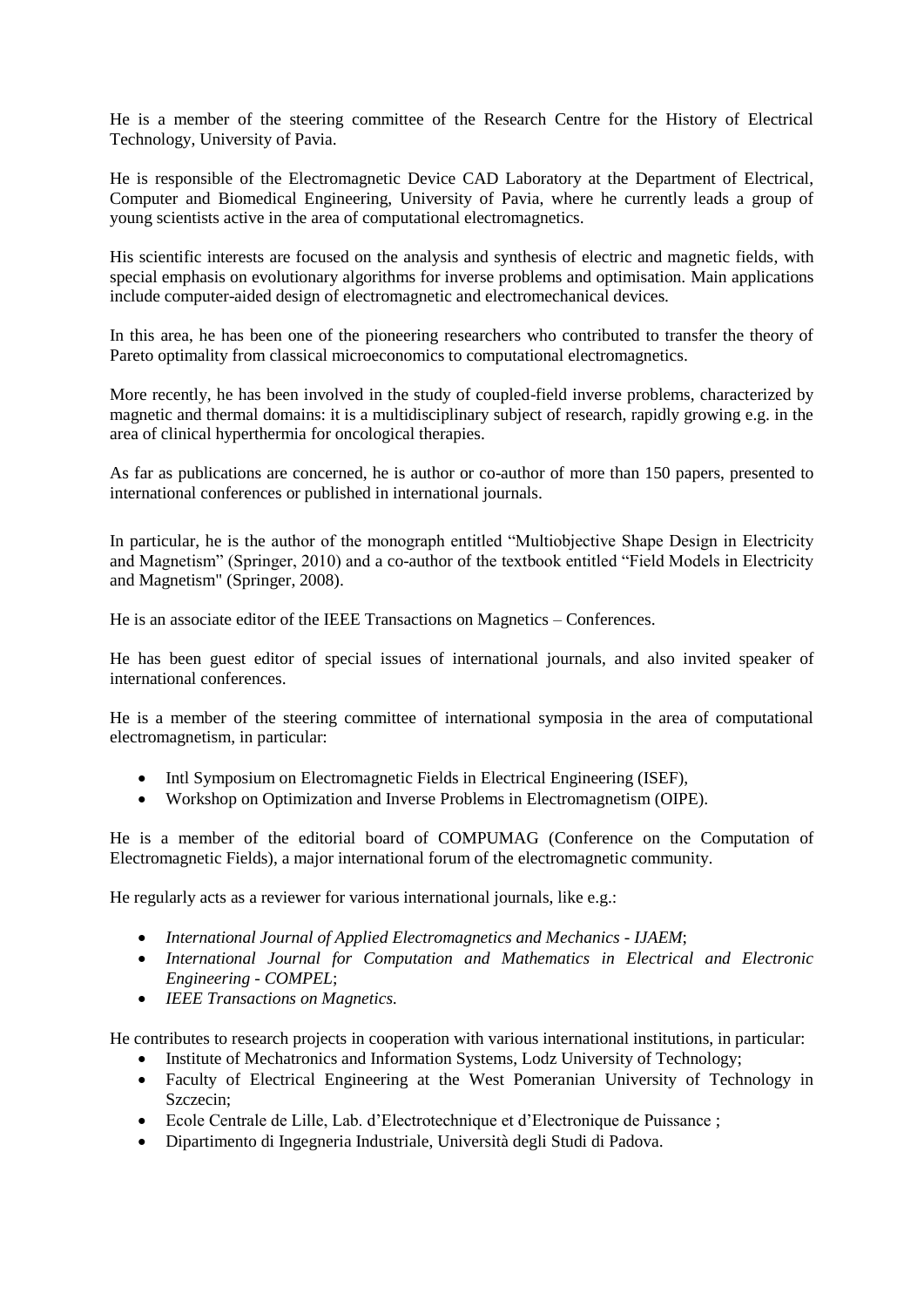In the year 2009, he was an invited professor at the West Pomeranian University of Technology in Szczecin, and also at the Lodz University of Technology.

In the year 2010, he was an invited professor at the Académie de Lille – Université d'Artois.

In the academic year 2009-2010 he was a visiting professor at the University of Padova.

In the year 2011, he was an invited professor at the Lodz University of Technology.

At the University of Pavia he is the local coordinator of a granted TEMPUS project, the scope of which is to implement a new Master of Engineering in Microsystem Design at four technical universities in Ukraine, i.e. Donetsk. Kiev, Kharkov, and Lviv; the other partners are the Lodz University of Technology, the Technical University of Ilmenau, and the INSA-Lyon.

He has been a member of the IEEE Society since the year 1995, as well as a member of the International Compumag Society since its very beginning (year 1995).

He is a scientific consultant of Infolytica Corporation (Montreal, Canada) for the development of a code devoted to the automated optimal design of electromagnetic devices, based on the finite-element method for the field analysis. This was a major project of know-how transfer from university to industrial world.

He is a scientific consultant of the ABB Corporate Research Centre (Baden, Switzerland) in the area of thermal and dielectric design of power transformers.

He has been a member of the board ruling "Fondazione Collegio Santa Caterina da Siena", Pavia, as a representative of the Italian Ministry of University, Pavia, i.e. one the institutions belonging to the network of university residences, the mission of which is to promote the excellence of students in their education.

Last update: July 2017



Note: Scopus is in progress of updating pre-1996 cited references going back to 1970. The h-index might increase over time

Citation index: 476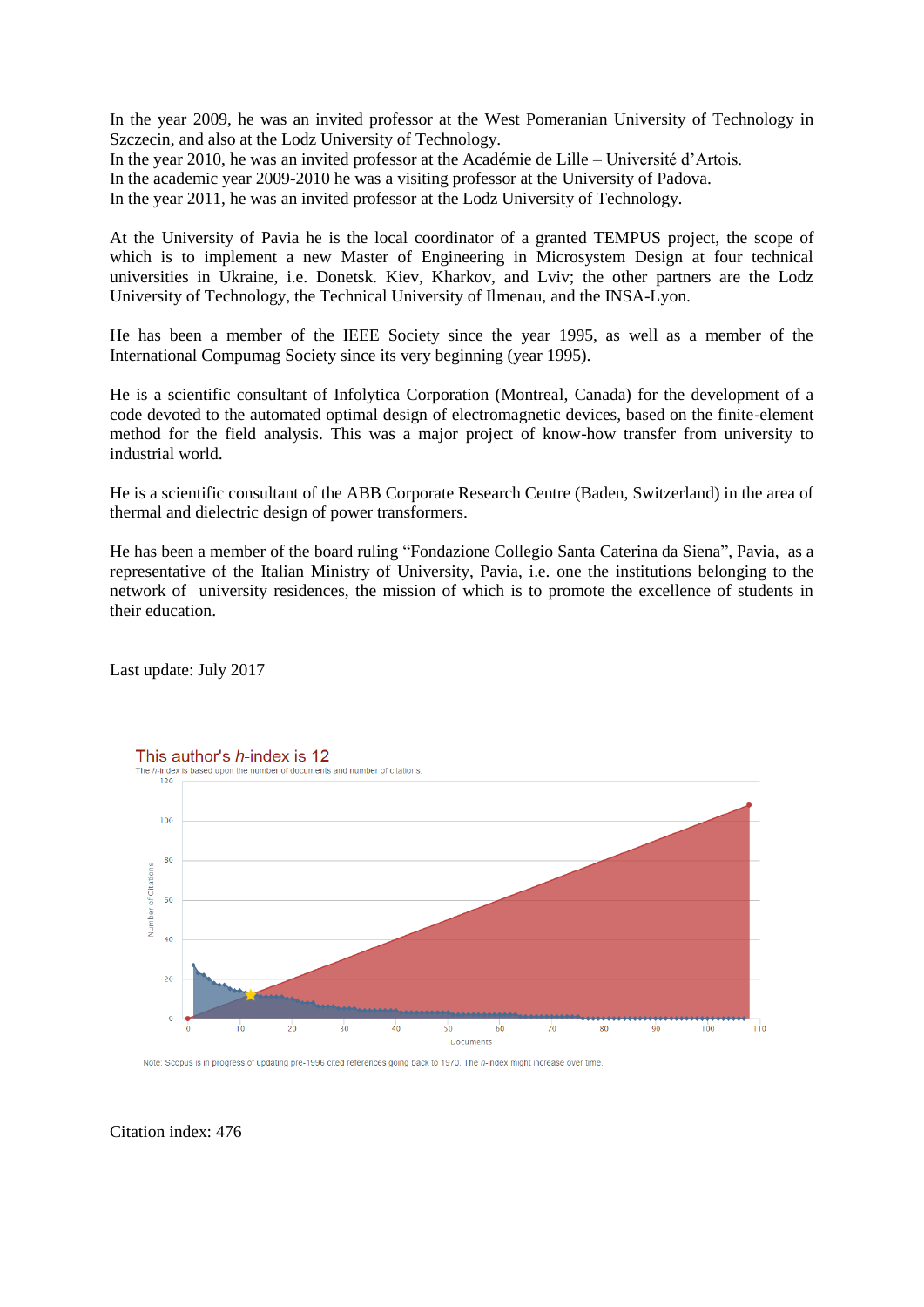# **List of main publications in the period 2011-2016**

#### **International journals with referees (journals indexed in ISI Journal Citation Reports)**

[1] P. Di Barba, F. Dughiero, E. Sieni, A. Candeo, "Coupled Field Synthesis in Magnetic Fluid Hyperthermia", IEEE Trans. on Magnetics, vol. 47, pp. 914-917, 2011.

[2] P. Di Barba, F. Dughiero, E. Sieni, "Synthesizing a nanoparticle distribution in magnetic fluid hyperthermia", The international journal for computation and mathematics in electrical and electronic engineering – COMPEL, vol. 30, no. 5, 2011, pp. 1507-1516.

[3] P. Di Barba, "Remarks on optimal design methods in electromagnetics", ICS Newsletter, vol. 18, no. 2, July 2011. *Invited paper from the International Compumag Society*.

[4] Komeza, K.; Napieralska-Juszczak, E.N.; Di Barba, P.; Napieralski, P.; Lecointe, J.P.; Hihat, N., Using the FEM Meshes Adaption and Genetic Algorithms for Identification of Permeability in Normal Direction of Anisotropic Sheets, IEEE Transactions on Magnetics, Volume 48 , Issue 2, pp. 211 - 214, 2012.

[5] Komeza, K., Napieralska Juszczak, E., Napieralski, P., Di Barba P., "Coupling of the evolution strategy algorithm and genetic algorithm with finite element mesh adaptation", Compel, vol. 31, no. 3, pp. 1396 – 1407, 2012.

[6] P. Di Barba, K. Komeza, E. Napieralska-Juszczak, J. Ph. Lecointe, P. Napieralski, N. Hihat. "Coupling field calculation with optimization method using multiprocessor parallel computation". IET Science, Measurement and Technology (SMT),vol 6. Issue 5, 2012

[7] P. Di Barba, A. Savini, "Optimal shape design with field subdomains modeled by Thévenin equivalent conditions", Compel, vol.31, no.3, pp. 780-791, 2012.

[8] P. Di Barba, F. Dughiero, E. Sieni, «Synthesizing Distributions of Magnetic Nanoparticles for Clinical Hyperthermia», *IEEE Transactions on Magnetics*, vol. 48, n°. 2, pagg. 263–266, 2012.

[9] Paolo Di Barba, Fabrizio Dughiero, Elisabetta Sieni "Field synthesis for the optimal treatment planning in Magnetic Fluid Hyperthermia", Archives of Electrical Engineering, vol 61, pp. 57-67, 2012.

[10] P. Di Barba, F. Dughiero, E. Sieni, Non-parametric optimal shape design of a magnetic device for biomedical applications, COMPEL: The International Journal for Computation and Mathematics in Electrical and Electronic Engineering, vol. 31, pp.1358 – 1367, 2012.

[11] P. Di Barba, F. Dughiero, M. Dusi, M. Forzan, M. E. Mognaschi, M. Paioli, E. Sieni, «3D FE analysis and control of a submerged arc electric furnace», *International Journal of Applied Electromagnetics and Mechanics*, vol 39, no. 1, pp. 555–561, 2012.

[12] L.G. Campana, P. Di Barba, F. Dughiero, C.R. Rossi, E. Sieni, "Optimal Needle Positioning for Electrochemotherapy: a Constrained Multiobjective Strategy", *IEEE Transactions on Magnetics,* 49(5), pp 2141  $-2144, 2013.$ 

[13] P. Di Barba, Yu. Pleshivtseva, E.Rapoport, M. Forzan, S. Lupi, E. Sieni, B. Nacke, A. Nikanorov, "Multiobjective optimization of induction heating processes: methods of the problem solution and examples based on benchmark model", Int. Journal of Microstructure and Materials Properties – IJMMP, vol.8, no.4/5, pp.357-372, 2013.

[14] Di Barba P, Dughiero F, Sieni E., "Parameter-free Paretian Optimisation in Electromagnetics A Kinematic Formulation", IET SCIENCE, MEASUREMENT & TECHNOLOGY, vol.7, no.2, pp.93-103, 2013.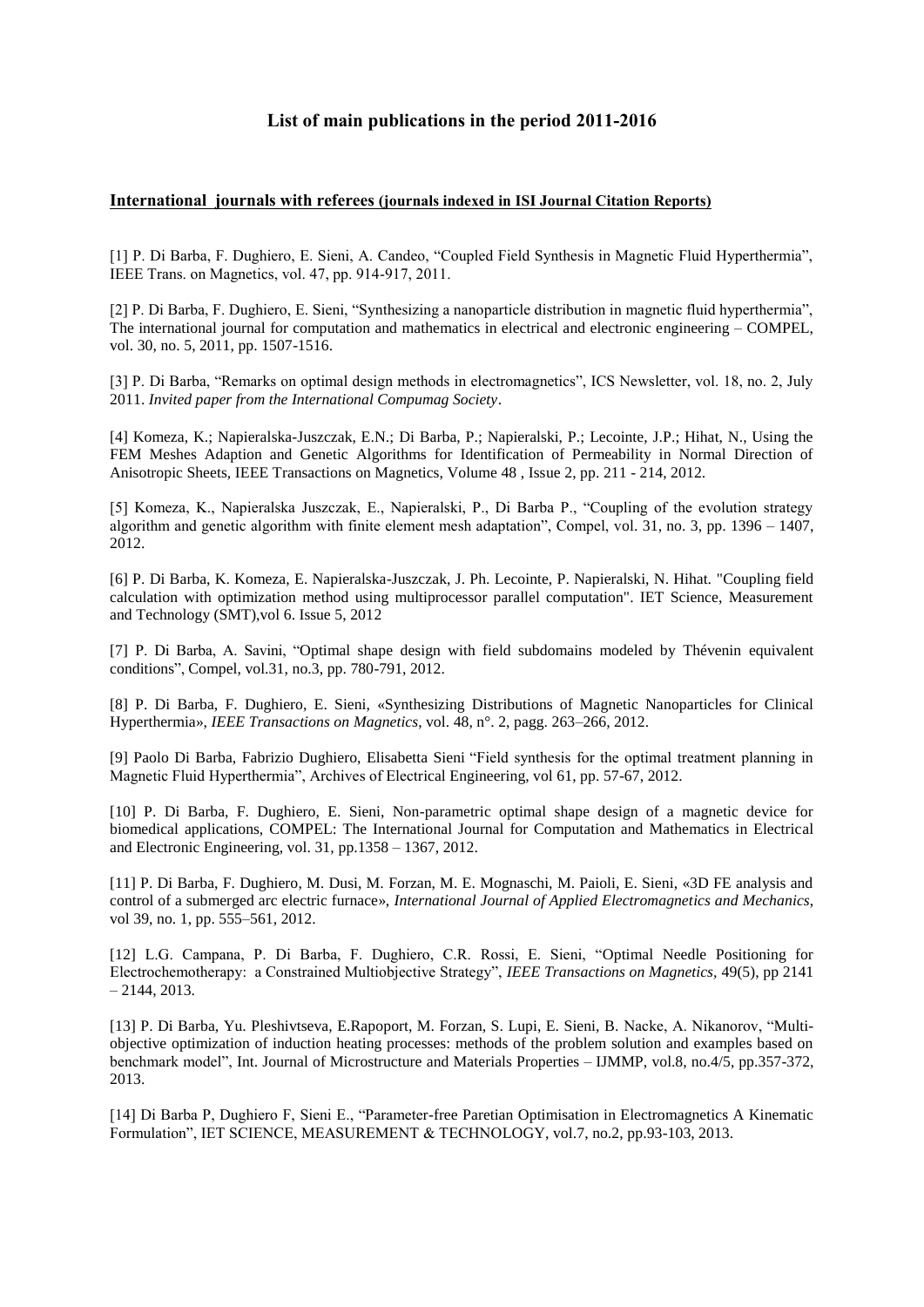[15] P. Di Barba, F. Dughiero, M. Forzan, E. Sieni , Parametric vs non-parametric optimal design of induction heating devices, International Journal of Applied Electromagnetics and Mechanics 44 (2014) 193–199.

[16] P. Di Barba, F. Dughiero, M. Forzan, E. Sieni. "A paretian approach to optimal design with uncertainties: application in induction heating", IEEE Trans Magn, 50, pp.917–920, 2014.

[17] P. Di Barba, M. Forzan, E. Sieni, "Multi-objective design of a power inductor: a benchmark problem of inverse induction heating", COMPEL, vol.33, no.6, pp. 1990-2005, 2014.

[18] Di Barba, P., Dolezel, I., Mognaschi, M.E., Savini, A., Karban, P. Non-linear multi-physics analysis and multi-objective optimization in electroheating applications (2014) IEEE Transactions on Magnetics, 50 (2), Article number 6748946 DOI: 10.1109/TMAG.2013.2286491

[19] Di Barba, P., Dolezel, I., Karban, P., Kus, P., Mach, F., Mognaschi, M.E., Savini, A. Multiphysics field analysis and multiobjective design optimization: A benchmark problem (2014) Inverse Problems in Science and Engineering, 22 (7), pp. 1214-1225. DOI: 10.1080/17415977.2013.860590

[20] Mognaschi, M.E., Di Barba, P., Magenes, G., Lenzi, A., Naro, F., Fassina, L. Field models and numerical dosimetry inside an extremely-low-frequency electromagnetic bioreactor: the theoretical link between the electromagnetically induced mechanical forces and the biological mechanisms of the cell tensegrity

(2014) SpringerPlus, 3 (1), Article number 473 DOI: 10.1186/2193-1801-3-473

[21] P. Di Barba, A. Savini, S. Wiak, "Minimizing design criterion and sensitivity: cost-effective evolutionary approach with application in mechatronics", International Journal of Applied Electromagnetics and Mechanics 46 (2014) 335–340.

[22] Yu. Pleshivtseva, P. Di Barba, E. Rapoport, B. Nacke, A. Nikanorov, M. Forzan, S. Lupi, E. Sieni, "Multiobjective optimization of induction heaters design based on numerical coupled fields analysis", Intl Journal of Microstructure and Materials Properties – IJMMP, vol.9, no.6, 2014. DOI 10.1504/IJMMP.2014.067318.

[23] Januszkiewicz, L., Di Barba, P., Hausman, S. Automated identification of human-body model parameters (2015) International Journal Of Applied Electromagnetics And Mechanics, 51 (S1), pp. S41-S47. DOI: 10.3233/JAE-2009

[24] Bressan, F., Dughiero, F., Bullo, M., Di Barba, P. Efficiency optimization of a two-port microwave oven: A robust automated procedure (2015) COMPEL-The International Journal for Computation and Mathematics in Electrical and Electronic Engineering, 34 (4), pp. 1213-1228. DOI: 10.1108/COMPEL-05-2014-0109

[25] Roberta Bertani, Flavio Ceretta, Paolo Di Barba, Michele Forzan, Fabrizio Dughiero, R. Michelin, Paolo Sgarbossa, Elisabetta Sieni, F. Spizzo, "Optimal Inductor Design for Nanofluid Heating Characterisation", *Engineering Computation*, Vol. 32, Issue 7, pp.1870 – 1892, 2015, DOI 10.1108/EC-10-2014-0218.

[26] P. Di Barba, F. Dughiero, M. Forzan, E. Sieni "Improved solution to a multi-objective benchmark problem of inverse induction heating", *International Journal of Applied Electromagnetics and Mechanics*, vol. 49, no. 2, pp. 279-288, 2015, DOI 10.3233/JAE-150023.

[27] P. Di Barba,F. Dughiero, M. Forzan, E. Sieni, "Sensitivity-based optimal shape design of induction-heating devices", *Science, Measurement & Technology, IET*, vol.9, no.5, pp.579-586, 8 2015, DOI 10.1049/ietsmt.2014.0227.

[28] Di Barba, P., Forzan, M., Sieni, E., "Multiobjective design optimization of an induction heating device: a benchmark problem", *International Journal of Applied Electromagnetics and Mechanics*, vol. 47, no. 4, pp. 1003-1013, 2015, DOI 10.3233/JAE-140108.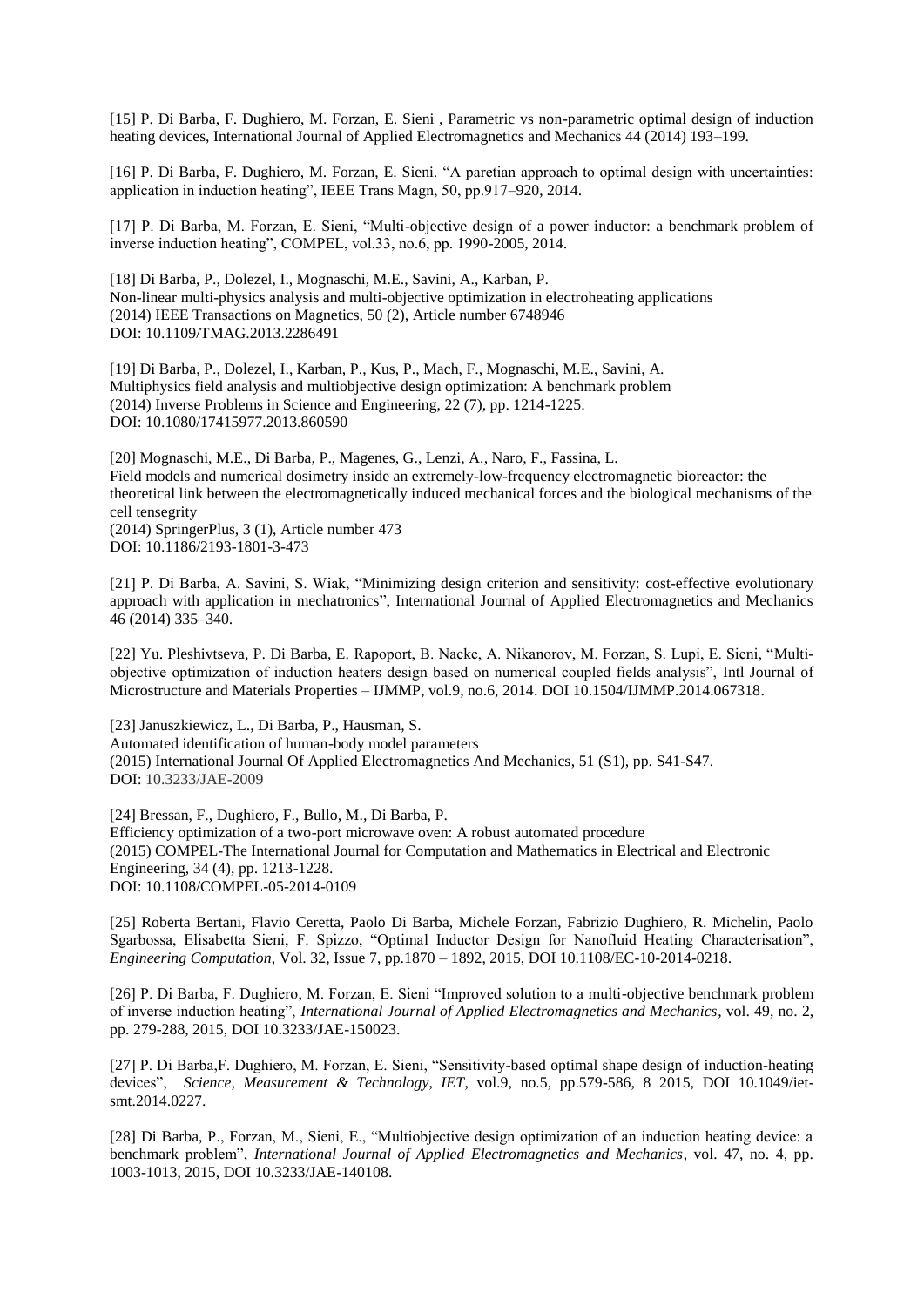[29] P. Di Barba, M. Bonislawski, R. Palka, P. Paplicki, and M. Wardach, "Design of Hybrid Excited Synchronous Machine for Electrical Vehicles", *IEEE Trans Magn*., vol.51, no.8,.2015, DOI 10.1109/TMAG.2015.2424392.

[30] P. Penabad Durán, P. Di Barba, X. Lopez-Fernandez, J. Turowski, ["Electromagnetic and thermal parameter](http://www.emeraldinsight.com/doi/full/10.1108/COMPEL-08-2014-0217)  [identification method for best prediction of temperature distribution on transformer tank covers"](http://www.emeraldinsight.com/doi/full/10.1108/COMPEL-08-2014-0217), *COMPEL*, vol.34, issue 2, 2015, pp. 485-495.

[31] R.L. Chereches, P. Di Barba, S. Wiak, ["Non-linear inverse problems and optimal design of MEMS"](http://www.emeraldinsight.com/doi/full/10.1108/COMPEL-10-2014-0263), *COMPEL*, vol.34, issue 3, 2015, pp. 608-623.

[32] P. Di Barba and S. Wiak, "Evolutionary Computing and Optimal Design of MEMS", *IEEE Trans Mechatronics*, vol.20, no.4, 2015, pp.1660-1667.

[33] Sieni, E., Di Barba, P., Forzan, M. Migration NSGA: method to improve a non-elitist searching of Pareto front, with application in magnetics (2016) Inverse Problems in Science and Engineering, 24 (4), pp. 543-566. DOI: 10.1080/17415977.2015.1047366

[34] Di Barba, P., Dughiero, F., Forzan, M., Sieni, E. Magnetic Design Optimization Approach Using Design of Experiments with Evolutionary Computing (2016) IEEE Transactions on Magnetics, 52 (3), art. no. 8000404, . DOI: 10.1109/TMAG.2015.2476378

[35] Di Barba, P., Dughiero, F., Forzan, M., Sieni, E. Optimal design of inductors for magnetofluid hyperthermia by means of migrationassisted NSGA (2016) International Journal of Applied Electromagnetics and Mechanics, 51 (s1), pp. S125-S134. DOI: 10.3233/JAE-2019

[36] Di Barba, P., Dughiero, F., Forzan, M., Sieni, E. Migration-corrected NSGA-II for improving multiobjective design optimization in electromagnetics (2016) International Journal of Applied Electromagnetics and Mechanics, 51 (2), pp. 161-172. DOI: 10.3233/JAE-150171

[37] Di Barba, P. Multi-objective wind-driven optimisation and magnet design (2016) Electronics Letters, 52 (14), pp. 1216-1218. DOI: 10.1049/el.2016.1527

[38] Januszkiewicz, L., Di Barba, P., Hausman, S. Field-based optimal placement of antennas for body-worn wireless sensors (2016) Sensors (Switzerland), 16 (5), Article number 713 DOI: 10.3390/s16050713

[39] Di Barba, P., Dughiero, F., Mognaschi, M.E., Savini, A., Wiak, S. Biogeography-Inspired Multiobjective Optimization And MEMS Design (2016) IEEE Transactions on Magnetics, 52 (3), Article number 7201504 DOI: 10.1109/TMAG.2015.2488982

[40] Di Barba, P., Mognaschi, M.E., Bonislawski, M., Palka, R., Paplicki, P., Piotuch, R., Wardach, M. Hybrid excited synchronous machine with flux control possibility (2016) International Journal of Applied Electromagnetics and Mechanics, 52 (3-4), pp. 1615-1622. DOI: 10.3233/JAE-162190

[41] Di Barba, P., Mognaschi, M.E., Savini, A., Wiak, S. Island biogeography as a paradigm for MEMS optimal design (2016) International Journal Of Applied Electromagnetics And Mechanics, 51 (S1), pp. S97-S105. DOI: 10.3233/JAE-2015